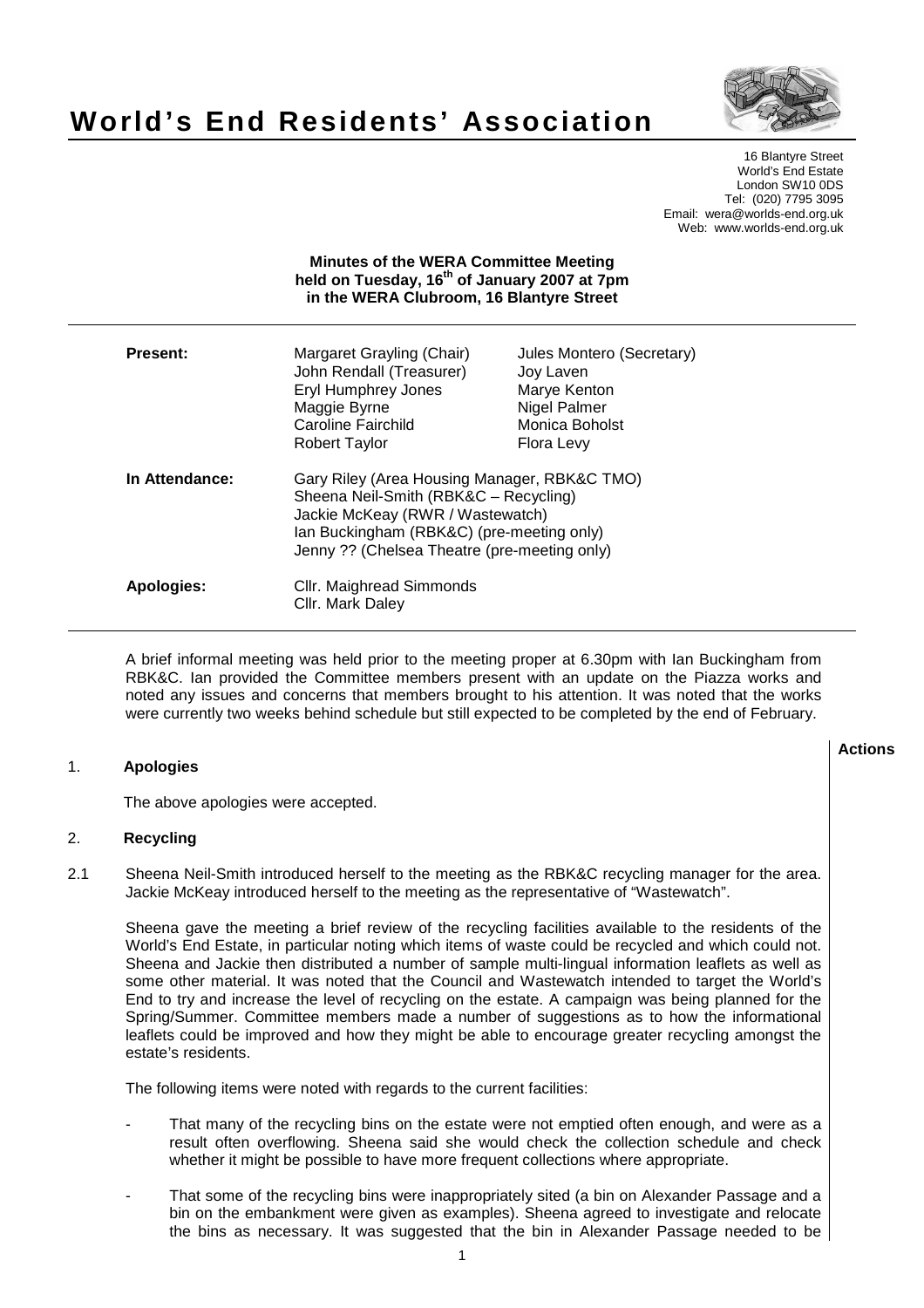secured (e.g. chained to a wall) as it was often moved from its intended location. It was also suggested that the removal of a temporary railing on the embankment that had fitted during the window replacement works would ease the emptying of the recycling bin on the embankment. GR said he would investigate.

- Whether it might be possible to provide larger bins for the collection of large pieces of cardboard. Sheena stated that the Council did not use larger recycling bins than those already in use on the estate but would investigate whether a special weekly collection could be used to collect any large amounts of cardboard.
- Whether the "old fashioned" recycling centres (discrete bins for glass, paper, cans etc.) on the estate might be replaced with mixed recycling bins. Sheena stated that she did not believe they were planned to be replaced but would check.
- Whether a door-to-door collection service was planned. Sheena stated that it was not.

It was noted that the collection schedule for recycling was not the same as for ordinary rubbish.

The Committee offered the use of the WERA clubroom for any events planned to raise awareness of recycling and the recycling facilities available amongst residents. They also suggested contacting Ashburnham Primary School and Flashpoint as a means to raise awareness of recycling amongst the estate's children and their parents. Sheena and Jackie would liaise with GR.

The two ladies were then thanked for attending and then left the meeting.

2.2 EHJ noted that as the soil stacks were partially blocked and their reduced diameter restricted the flow of water that the use of water savers was perhaps not advisable. EHJ noted that the TMO was not carrying out any regular maintenance of the soil stacks due to a lack of funding and had not done so for some years; they only dealt with "incidents" on a reactive basis. GR was asked to check with Technical Services with regards the use of water savers on the estate.

GR

GR

# 3. **Minutes of the Previous Meeting**

The minutes of the previous meeting of the  $21<sup>st</sup>$  of November 2006 were approved as correct.

### 4. **Matters Arising**

Item 6 – JM had passed on the Committee's opinions on the Decent Homes works to Ayo Sobowale at the TMO. A written response had been received in return and it had been distributed to all Committee members.

Item 7 – JM stated that he had contacted Gordon Perry with regards to the meeting of the Property Management Committee on the 18<sup>th</sup> of December. JM had also drafted and sent a written response to Gordon Perry's letter to WERA. And JM had also responded to the planning application notice for the security works. It was noted that Leaseholder Services had now written to all leaseholders informing them that the security proposals were to be reviewed. It was also noted that planning permission for the works had yet to be granted.

Item 8 – JM had informed the Over 50s that they could use the room for their Christmas party under the conditions specified. JM had also advised K&C PCT that they could use the room for their nutritional advice courses on the dates requested.

### Item 13 – A meeting had not been felt necessary.

NP asked whether WERA had received a letter from Peter Tozer with regards the security proposals. JM stated that a copy of the response sent to Donald Ferguson following the submission of the residents' petition had been copied to WERA, but that it had not been addressed to WERA. It was noted that a similar letter had now been sent to the estate's leaseholders. NP suggested WERA respond to the letter and comment on the options outlined therein. It was agreed that a separate meeting would be held to discuss the issue further.

# 5. **Area Housing Manager's Update**

5.1 GR stated that a meeting had recently been held to discuss the security proposals. This meeting had produced a number of recommendations that were to be investigated further as part of the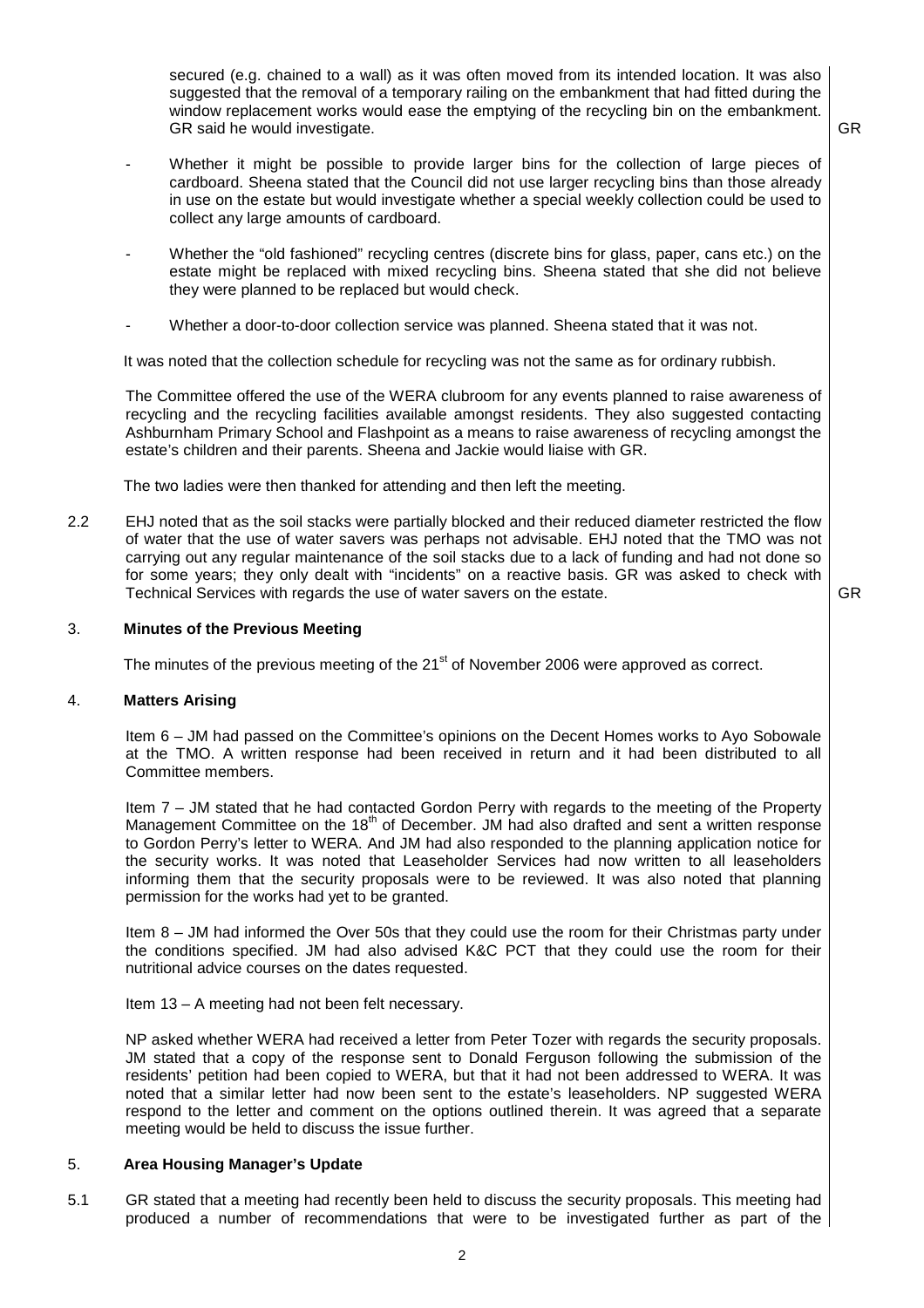forthcoming review of the security proposals.

- 5.2 GR stated that the contract with Sight & Sound for the dog patrols had been wound up as Sight & Sound were not able to find suitable staff to work on World's End. In addition, the funding for the dog patrol had come from the income from the underground car park and this was no longer available.
- 5.3 GR stated that the letter concerning dogs on the estate would be sent out to all residents shortly. GR stated that the TMO did not currently have a policy of barring residents from keeping a dog. GR asked Committee members to supply the names and addresses of any dog owner who allowed their animals to behave anti-socially on the estate and that the new housing officer, Faye Williams, would investigate. GR was unaware of the status of the dog policy that had been presented at the last Neighbourhood Conference.
- 5.4 GR stated that a new housing officer, Faye Williams, had been appointed. She would attend the next WERA Committee meeting.
- 5.5 MB noted that the door to the security hut outside the car park had been broken into. It was noted that the hut would not be removed as part of the Piazza works as had been previously suggested.
- 5.6 CF asked GR whether he was aware of any decision on the issue of water meters. GR said he was not but would investigate. GR
- 5.7 MG noted that the footpath along Blantyre Street had been repaired and the new bins installed. She asked GR to provide a financial update for the ARB. GR stated that he did not have the relevant information to hand but would provide it as soon as possible. GR noted that it was proving difficult to obtain the new "open" notice-boards for the ground floor lift lobbies. GR
- 5.8 MK asked GR to check whether the ARB funds that had previously been set aside to paint the floors of the landings in the tower blocks were still available. GR said he would check. GR
- 5.9 GR noted that the mastic works to the new doorframes should now be complete. MB noted that some of the mastic had been damaged by the recent electrical works. GR said he would investigate. GR
- 5.10 GR stated that the works to the clubroom (removal of the radiator covers and making good) would be completed by the following day.
- 5.11 MB noted that the gates from Edith Grove to the Children's Home were still being left open; they should be kept closed.

### 6. **Cleaning Review**

 Abraham Ahmed (TMO) had sent a number of Committee members invitations to an on-site cleaning review scheduled to take place some time in late January. It was agreed that MK would arrange a suitable date and time with Abraham and that she and JM would attend on behalf of the Committee.

# 7. **Use of WERA Clubroom**

 JM had received a request from the Sunday night Al-Anon Group for the use of the Clubroom on the afternoon of Saturday  $3^{rd}$  of February from 1pm to 4pm. This was agreed. JM would notify the group.  $\Box$  JM

#### 8. **Purchases**

 An invoice for £25 was tabled for the purchase of the Xmas gifts for the estate staff. This was approved.

 MG told the meeting that she would be purchasing cleaning supplies for the clubroom. This was agreed.

#### 9. **Meetings Attended**

 MG, JM, JR and MK had attended a Contract Coordination meeting earlier that day. It was noted that the new lights were expected to be installed in the first floor gardens within the next two weeks. There was some discussion as to whether WERA should lodge a formal complaint about the time taken for the lights to be installed. It was agreed that any complaints should be made once the works were complete, not before.